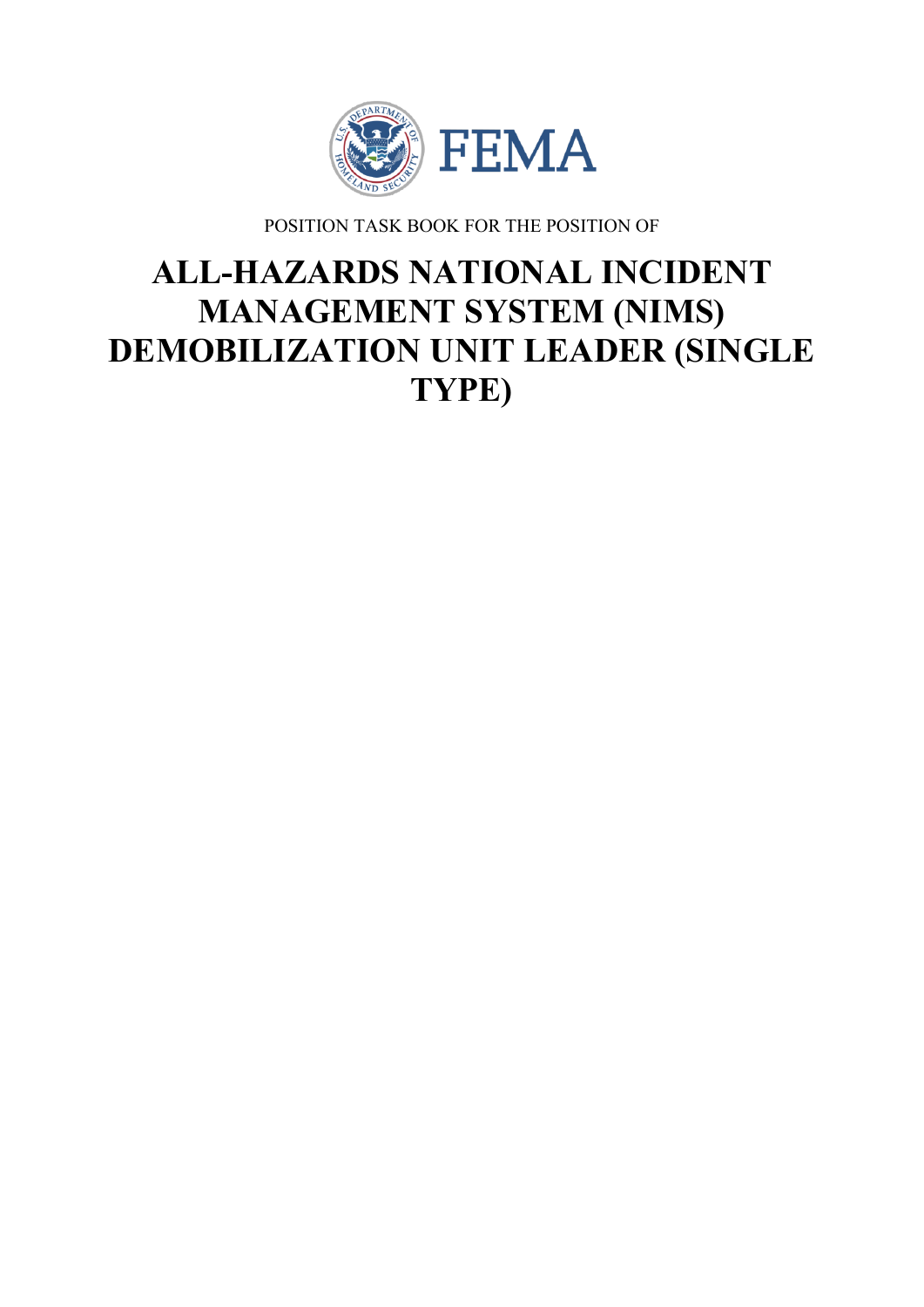# **DEMOBILIZATION UNIT LEADER (SINGLE TYPE)**

# *1. Competency:* **Assume position responsibilities**

*Description:* : Successfully assume the role of Demobilization Unit Leader and initiate position activities at the

appropriate time according to the following behaviors.

#### *1a. Behavior:* **Obtain information relevant to position assignment**

| <b>TASK</b>                                                                                                                                                                                                                                                                                                                                                                                                                                                                                                                                                 | <b>CODE</b> | <b>EVALUATION</b><br><b>RECORD#</b> | <b>EVALUATOR</b><br><b>INITIALS AND</b><br><b>DATE</b> |
|-------------------------------------------------------------------------------------------------------------------------------------------------------------------------------------------------------------------------------------------------------------------------------------------------------------------------------------------------------------------------------------------------------------------------------------------------------------------------------------------------------------------------------------------------------------|-------------|-------------------------------------|--------------------------------------------------------|
| 1. Obtain and review necessary documentation:<br>• Copy of Delegation of Authority, Letter of Expectation,<br>Letter of Agreement or Memorandum of Understanding<br>(MOU)<br>• Applicable plans and reports<br>• Directories: phone, notification<br>• Written incident status summary<br>• Authorizations: cell phones, rental vehicles, computer                                                                                                                                                                                                          | E, F, I     |                                     |                                                        |
| 2. Receive briefing from the Planning Section Chief or the<br>outgoing Demobilization Unit Leader:<br>• Meetings and briefings schedule<br>• Situational assessment<br>• Incident objectives<br>• Strategy<br>• Hazards to incident personnel and public<br>• Agencies/jurisdictions involved<br>• Organizational structure<br>• Resources summary<br>• Logistical needs<br>• Ordering procedures<br>• Incident priorities and status: life safety, incident<br>• stabilization, property and environment<br>• Timing and scheduling<br>• Expected products | E, F, I     |                                     |                                                        |

#### *1b. Behavior:* **Establish or determine organizational structure, resource and staffing needs**

| <b>TASK</b>                                                                                                                                                                                                                                                                                                                                                       | <b>CODE</b> | <b>EVALUATION</b><br><b>RECORD#</b> | <b>EVALUATOR</b><br><b>INITIALS AND</b><br><b>DATE</b> |
|-------------------------------------------------------------------------------------------------------------------------------------------------------------------------------------------------------------------------------------------------------------------------------------------------------------------------------------------------------------------|-------------|-------------------------------------|--------------------------------------------------------|
| 3. Evaluate staffing needs required to manage the unit:<br>• Ensure consistency with National Incident Management<br>System (NIMS) organizational structure<br>• Identify training opportunities<br>• Ensure use of established procedures for ordering<br>resources<br>• Request appropriate technical specialists to assist with<br>special incident conditions | E, F, I     |                                     |                                                        |
| <b>4.</b> Utilize unit personnel:<br>• Establish appropriate organization and assign roles<br>• and responsibilities, while maintaining span of control                                                                                                                                                                                                           | E, F, I     |                                     |                                                        |

#### *1c. Behavior:* **Ensure readiness for assignment**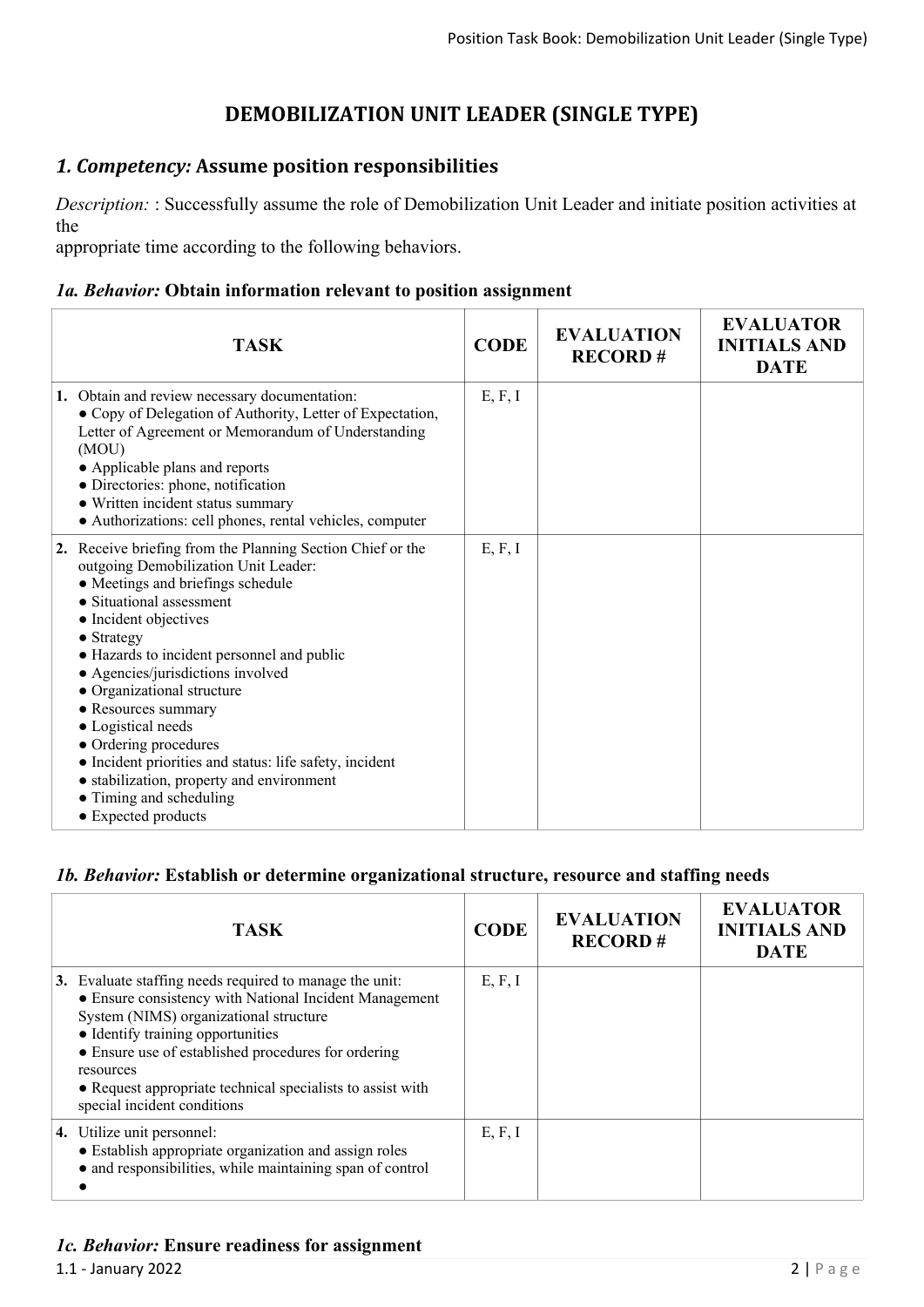| <b>TASK</b>                                                                                                                                                                                                                                                                                                                                                                                                                                                                                                                                                                                                                | <b>CODE</b> | <b>EVALUATION</b><br><b>RECORD#</b> | <b>EVALUATOR</b><br><b>INITIALS AND</b><br><b>DATE</b> |
|----------------------------------------------------------------------------------------------------------------------------------------------------------------------------------------------------------------------------------------------------------------------------------------------------------------------------------------------------------------------------------------------------------------------------------------------------------------------------------------------------------------------------------------------------------------------------------------------------------------------------|-------------|-------------------------------------|--------------------------------------------------------|
| 5. Obtain, assemble and prepare information and materials<br>for go-kit. The kit should contain critical items for the<br>assignment and be easily transportable:<br>• Supplies:<br>$\circ$ Office supplies appropriate to the function<br>o o Authority Having Jurisdiction (AHJ) identification<br>badge and qualification card<br>• Reference materials<br>o Functional guidelines relative to incident type(agency<br>guidance or other functional guidelines)<br>o AHJ operations guides or other operational guides<br>o Position manuals<br>$\bullet$ Forms:<br>○ Agency-specific forms appropriate to the function | E, F, I     |                                     |                                                        |
| 6. Arrive properly equipped at designated time and location<br>and check in according to agency/organization<br>guidelines:<br>• Arrive with go-kit and any additional equipment<br>• Carry out check-in procedures and ensure assigned<br>personnel do the same                                                                                                                                                                                                                                                                                                                                                           | E, F, I     |                                     |                                                        |
| 7. Obtain complete incident and logistical information:<br>• Incident name, number, anticipated duration, size, type,<br>responsibilities and expectations<br>• Reporting time and location<br>• Transportation arrangements and travel routes<br>• Contact procedures during travel (telephone/radio)<br>• Expected working conditions<br>· Personal Protective Equipment (PPE)<br>• Security measures<br>• Updated contact information and information links                                                                                                                                                             | E, F, I     |                                     |                                                        |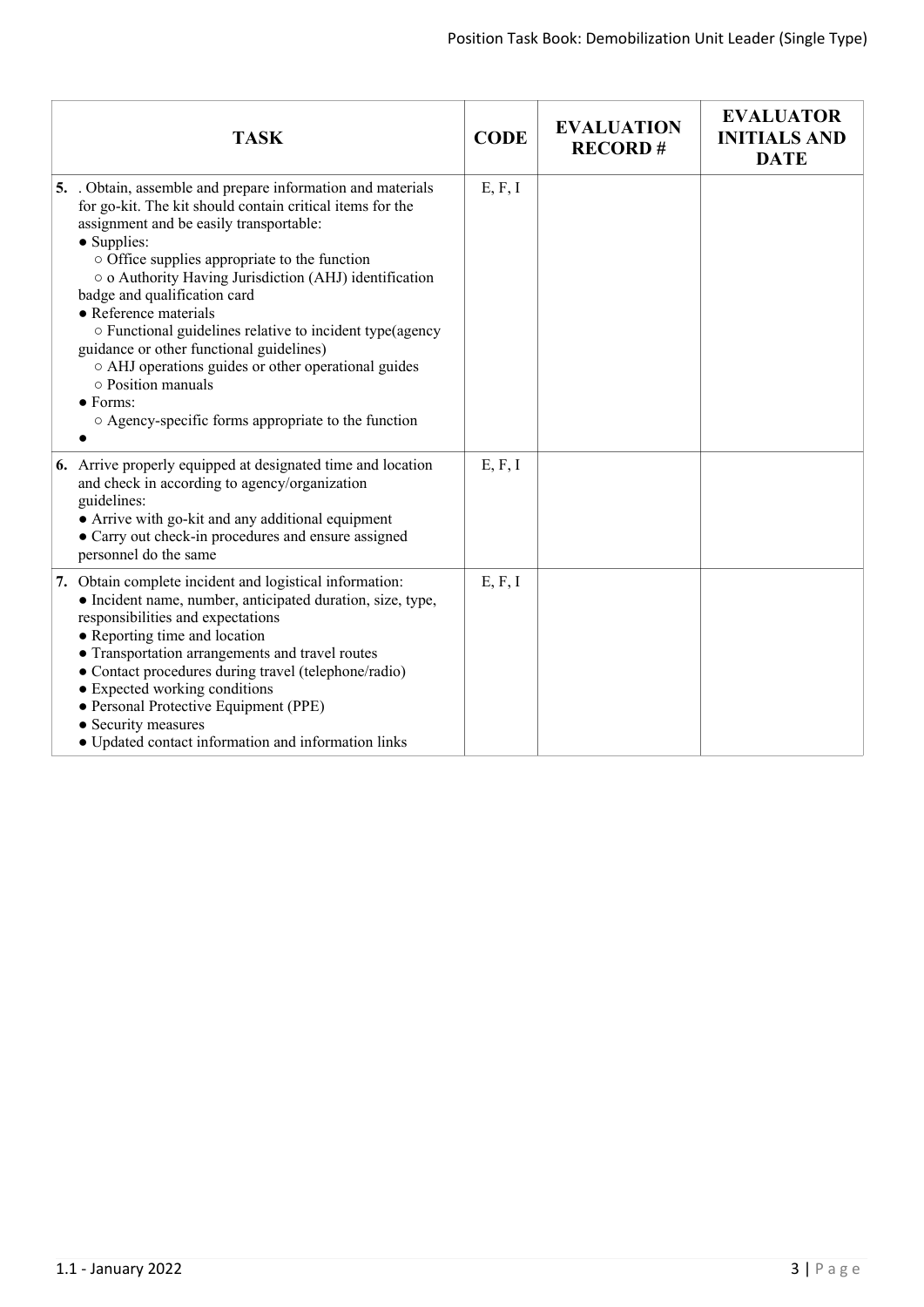# *2. Competency:* **Communicate effectively**

*Description:* Use suitable communication techniques to share relevant information with appropriate personnel on a timely basis to accomplish objectives in a potentially rapidly changing environment.

|  |  |  |  |  | 2a. Behavior: Ensure the exchange of relevant information during briefings |  |  |
|--|--|--|--|--|----------------------------------------------------------------------------|--|--|
|--|--|--|--|--|----------------------------------------------------------------------------|--|--|

| <b>TASK</b>                                                                                                                                                                                                                                                                                                                                                                | <b>CODE</b> | <b>EVALUATION</b><br><b>RECORD#</b> | <b>EVALUATOR</b><br><b>INITIALS AND</b><br><b>DATE</b> |
|----------------------------------------------------------------------------------------------------------------------------------------------------------------------------------------------------------------------------------------------------------------------------------------------------------------------------------------------------------------------------|-------------|-------------------------------------|--------------------------------------------------------|
| 8. Lead staff briefings and debriefings.                                                                                                                                                                                                                                                                                                                                   | E, F, I     |                                     |                                                        |
| 9. Prepare for and participate in briefings:<br>• Ensure briefings are accurate, timely and include<br>appropriate personnel<br>• Brief external support organizations<br>• Share and evaluate information<br>• Identify safety hazards and mitigation strategies with the<br>Safety Officer<br>• Maintain quality updates for the ICS Public Information<br>Officer (PIO) | E, F, I     |                                     |                                                        |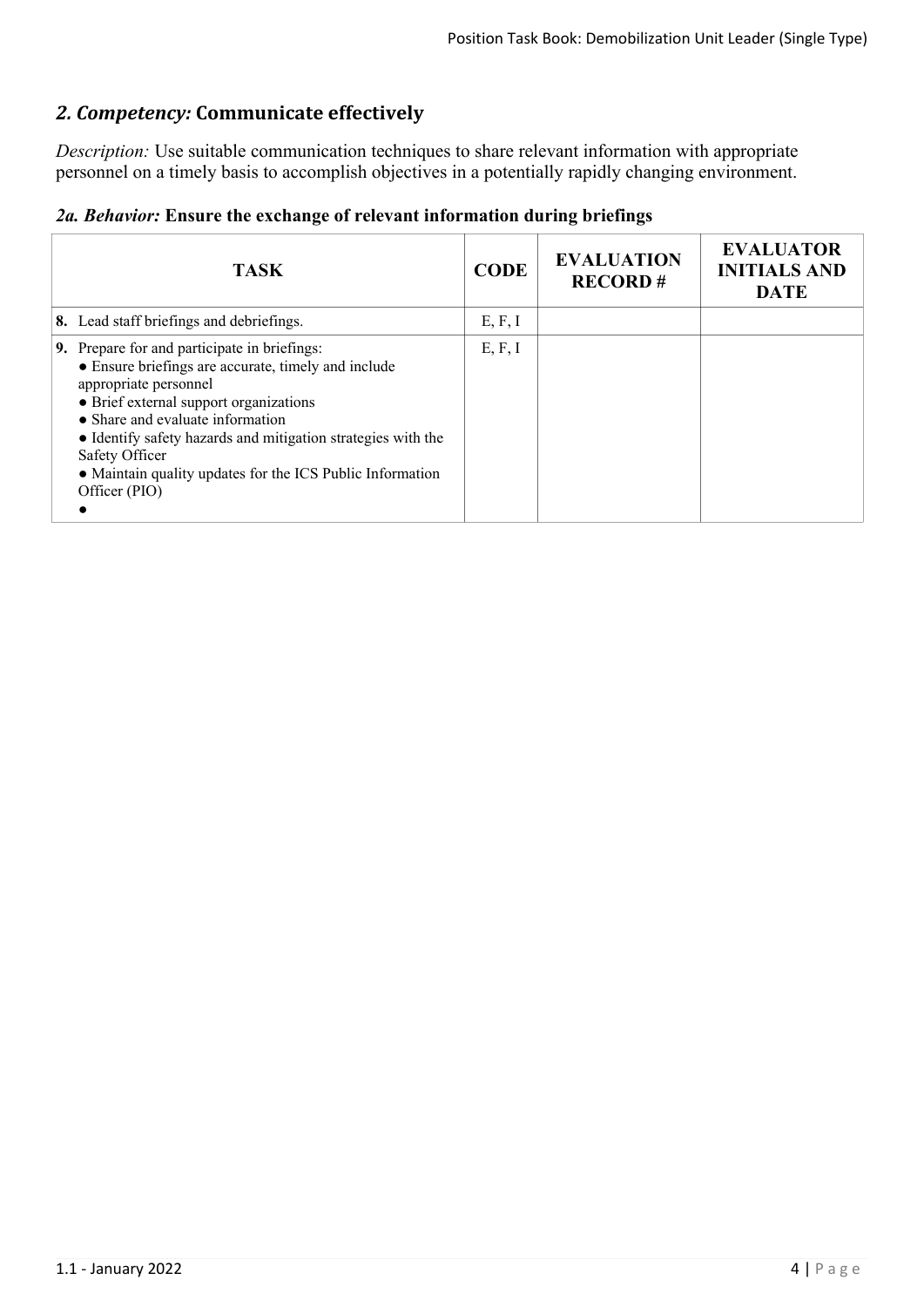# *3. Competency:* **Lead assigned personnel**

*Description:* Influence, lead and direct assigned personnel to accomplish objectives and desired outcomes in a potentially rapidly changing environment

|  |  | 3a. Behavior: Communicate incident priorities and supervise personnel |  |  |  |  |
|--|--|-----------------------------------------------------------------------|--|--|--|--|
|--|--|-----------------------------------------------------------------------|--|--|--|--|

| <b>TASK</b>                                                                                                                                                                                                                                                                                                                                                                                          | <b>CODE</b> | <b>EVALUATION</b><br><b>RECORD#</b> | <b>EVALUATOR</b><br><b>INITIALS AND</b><br><b>DATE</b> |
|------------------------------------------------------------------------------------------------------------------------------------------------------------------------------------------------------------------------------------------------------------------------------------------------------------------------------------------------------------------------------------------------------|-------------|-------------------------------------|--------------------------------------------------------|
| 10. Communicate with assigned personnel:<br>• Communicate priorities, objectives, strategies and any<br>changes<br>• Inform personnel of their assigned tasks and expectations<br>• Clearly explain conflict resolution procedures and ensure<br>that personnel understand<br>• Ensure that assigned objectives and expectations for the<br>operational period are reasonable and accurate           | E, F, I     |                                     |                                                        |
| 11. Ensure debriefings occur and participate as necessary:<br>• Ensure incident situation status information is current and<br>complete                                                                                                                                                                                                                                                              | E, F, I     |                                     |                                                        |
| 12. Ensure that staff follows all applicable<br>agency/jurisdiction policies, contracts, standard operating<br>procedures and agreements:<br>· Federal, state, local, tribal, territorial and regional<br>relationships, as appropriate<br>• Roles and responsibilities of potential responder agencies<br>• Scope, jurisdiction and authority of potential responder<br>agencies' contingency plans | E, F, I, J  |                                     |                                                        |
| 13. Supervise and hold personnel accountable for executing<br>assigned tasks:<br>• Identify and promptly resolve disagreements, issues and<br>misunderstandings<br>• Prioritize work while considering immediate support for<br>incident operations                                                                                                                                                  | E, F, I     |                                     |                                                        |

### *3b. Behavior:* **Model leadership values and principles**

| <b>TASK</b>                                                                                                                                                                                                      | <b>CODE</b>         | <b>EVALUATION</b><br><b>RECORD#</b> | <b>EVALUATOR</b><br><b>INITIALS AND</b><br><b>DATE</b> |
|------------------------------------------------------------------------------------------------------------------------------------------------------------------------------------------------------------------|---------------------|-------------------------------------|--------------------------------------------------------|
| 14. Create a positive work environment:<br>• Communicate leader's intent and guidance<br>• Manage unit and its activities effectively<br>• Proactively assume responsibility for the unit and initiate<br>action | E, F, I             |                                     |                                                        |
| 15. Establish and maintain positive interpersonal and<br>interagency working relationships:<br>• Understand scope, roles, responsibilities, jurisdiction and<br>authority of responding agencies                 | E, F, I             |                                     |                                                        |
| 16. Exhibit principles of duty, respect and integrity as a<br>leader.                                                                                                                                            | C, E, F, I,<br>J, T |                                     |                                                        |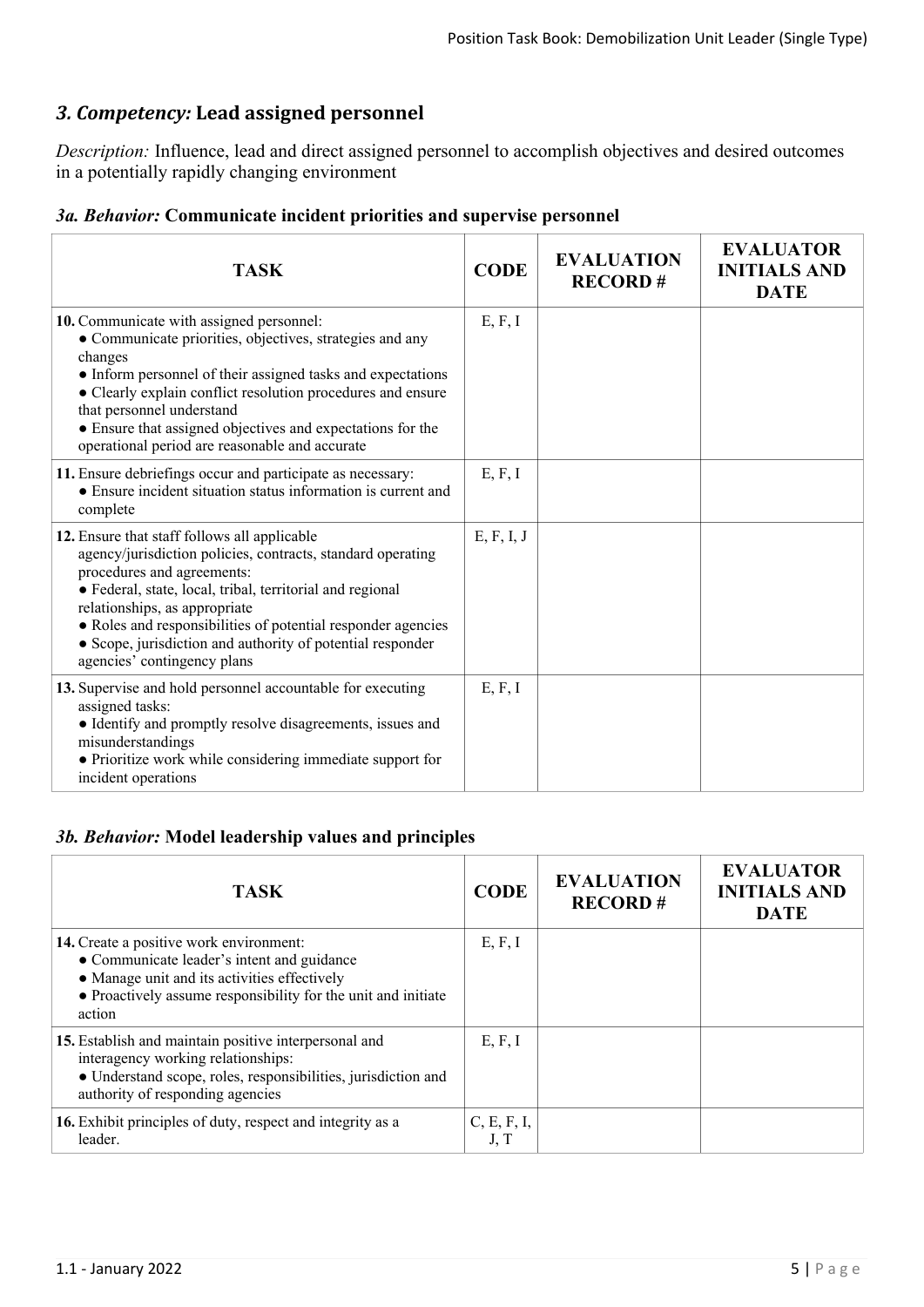| 17. Understand and comply with NIMS/Incident Command      | E, F, I |  |
|-----------------------------------------------------------|---------|--|
| System (ICS) concepts and principles:                     |         |  |
| • Establish and modify an effective organization based on |         |  |
| changing incident and resource conditions                 |         |  |
| • Maintain appropriate span of control                    |         |  |
| • Act as a representative of incident leadership          |         |  |
|                                                           |         |  |

#### *3c. Behavior:* **Ensure the health, safety, welfare and accountability of assigned personnel**

| <b>TASK</b>                                                                                                                                                                                                                                                                                                                                                                                                                                                                                                                                                                                                                                                                                                                                                 | <b>CODE</b> | <b>EVALUATION</b><br><b>RECORD#</b> | <b>EVALUATOR</b><br><b>INITIALS AND</b><br><b>DATE</b> |
|-------------------------------------------------------------------------------------------------------------------------------------------------------------------------------------------------------------------------------------------------------------------------------------------------------------------------------------------------------------------------------------------------------------------------------------------------------------------------------------------------------------------------------------------------------------------------------------------------------------------------------------------------------------------------------------------------------------------------------------------------------------|-------------|-------------------------------------|--------------------------------------------------------|
| 18. Demonstrate knowledge of and comply with relevant<br>health and safety requirements:<br>• Direct and oversee unit operations to ensure compliance<br>with health and safety considerations and guidelines<br>• Coordinate with the Safety Officer to ensure that assigned<br>personnel follow safety guidelines                                                                                                                                                                                                                                                                                                                                                                                                                                         | E, F, I     |                                     |                                                        |
| 19. Evaluate mental and physical fatigue of assigned<br>personnel:<br>• Ensure adequate rest is provided to section personnel                                                                                                                                                                                                                                                                                                                                                                                                                                                                                                                                                                                                                               | E, F, I     |                                     |                                                        |
| 20. Recognize potentially hazardous situations, inform<br>assigned personnel of hazards and take precautions to<br>mitigate risk:<br>• Adjust operations in response to hazards, weather and<br>other relevant event                                                                                                                                                                                                                                                                                                                                                                                                                                                                                                                                        | E, F, I     |                                     |                                                        |
| 21. Report or explain the procedures for reporting<br>unexpected occurrences, such as fire, death, injury,<br>illness, exposure to pathogens or hazardous materials<br>(HAZMAT), accident, political contact or property loss<br>or damage:<br>• Ensure report contains nature of event, location,<br>magnitude, personnel involved and initial action taken (such<br>as helicopter picking up injured or an appropriate subsequent<br>action)<br>• Ensure the protection of Personally Identifiable<br>Information (PII) while reporting<br>• Obtain information from the following sources regarding<br>special hazards, threats or unexpected occurrences:<br>subordinates, personal observation, other incident personnel<br>and off-incident personnel | E, F, I     |                                     |                                                        |

# *3d. Behavior:* **Identify opportunities and meet requirements to provide equal access and reasonable accommodation in all activities**

| <b>TASK</b>                                                                                                                          | <b>CODE</b> | <b>EVALUATION</b><br><b>RECORD#</b> | <b>EVALUATOR</b><br><b>INITIALS AND</b><br><b>DATE</b> |
|--------------------------------------------------------------------------------------------------------------------------------------|-------------|-------------------------------------|--------------------------------------------------------|
| 22. Demonstrate the ability to assess and monitor for<br>physical access, programmatic access and effective<br>communications access | E, F, I, J  |                                     |                                                        |
| 23. Demonstrate the ability to identify opportunities for<br>universal accessibility.                                                | E, F, I, J  |                                     |                                                        |
| 24. Provide equal access, disability accommodations and<br>access and functional needs (AFN) accommodations.                         | E, F, I, J  |                                     |                                                        |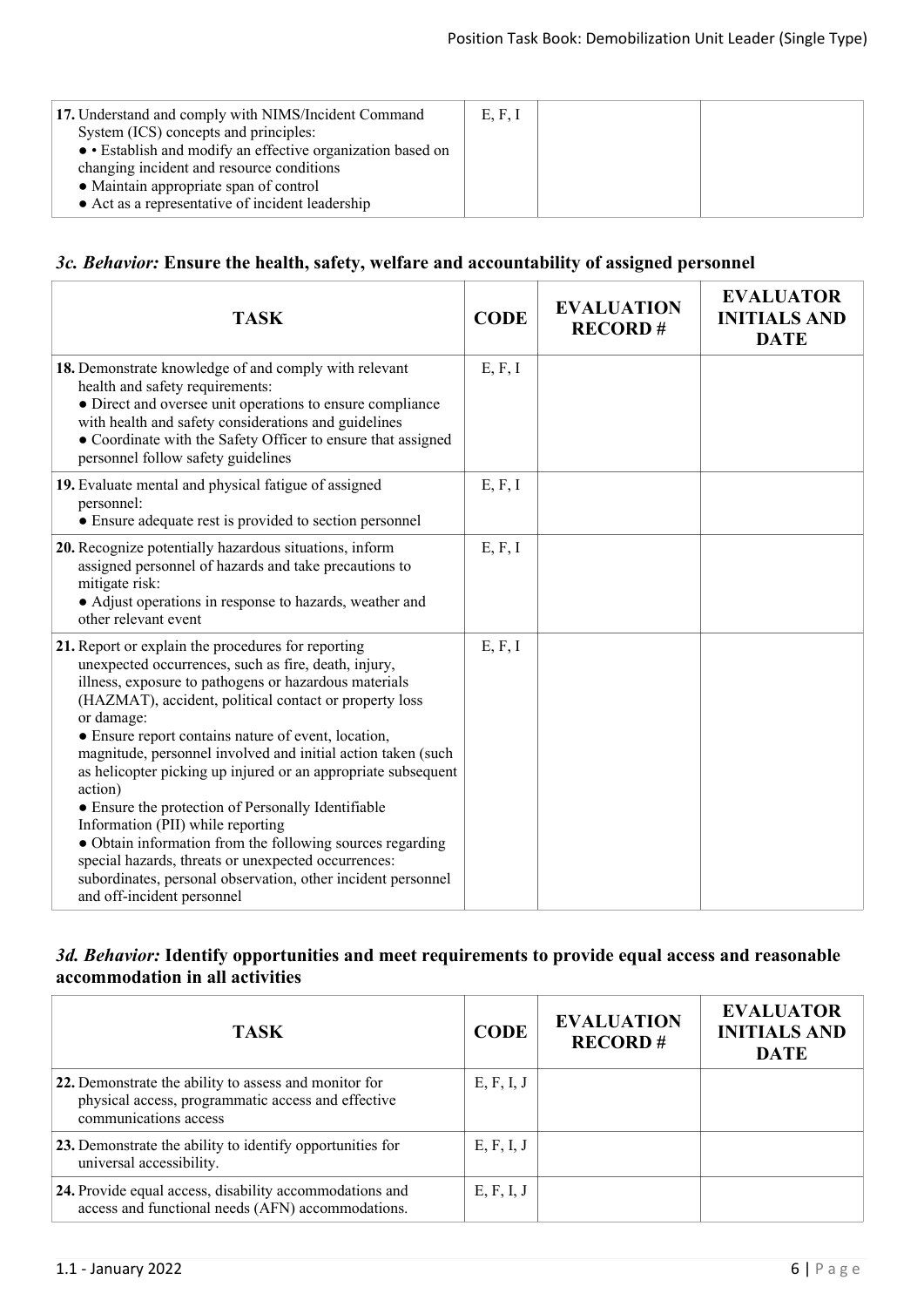# *4. Competency:* **Conduct operations and ensure completion of assigned tasks**

*Description:* Identify, analyze and apply relevant situational information and evaluate actions to complete assignments safely and meet identified objectives. Complete actions within established time frame.

#### *4a. Behavior:* **Set the unit priorities**

| <b>TASK</b>                                                                                                                                                                                                                                        | <b>CODE</b> | <b>EVALUATION</b><br><b>RECORD#</b> | <b>EVALUATOR</b><br><b>INITIALS AND</b><br><b>DATE</b> |
|----------------------------------------------------------------------------------------------------------------------------------------------------------------------------------------------------------------------------------------------------|-------------|-------------------------------------|--------------------------------------------------------|
| 25. Analyze work assignments and staffing levels to ensure<br>achievement of unit objectives.                                                                                                                                                      | E, F, I     |                                     |                                                        |
| 26. Attend and participate in strategy meetings as necessary:<br>• Assess organizational needs<br>• Identify additional resource needs<br>• Identify critical factors to ensure unit success<br>• Prioritize incident, section and unit objectives | E, F, I     |                                     |                                                        |
| 27. Disseminate priorities and expected completion timelines<br>to staff.                                                                                                                                                                          | E, F, I     |                                     |                                                        |
| 28. Hold staff accountable for communicated priorities and<br>deadlines.                                                                                                                                                                           | E, F, I     |                                     |                                                        |

#### *4b. Behavior:* **Develop and implement plans**

| <b>TASK</b>                                                                                                                                                                                                                                                                                                                                                                                                  | <b>CODE</b> | <b>EVALUATION</b><br><b>RECORD#</b> | <b>EVALUATOR</b><br><b>INITIALS AND</b><br><b>DATE</b> |
|--------------------------------------------------------------------------------------------------------------------------------------------------------------------------------------------------------------------------------------------------------------------------------------------------------------------------------------------------------------------------------------------------------------|-------------|-------------------------------------|--------------------------------------------------------|
| 29. Approve completed plans:<br>• Ensure plans are complete, accurate, realistically attainable<br>and relevant to the incident objectives                                                                                                                                                                                                                                                                   | E, F, I     |                                     |                                                        |
| <b>30.</b> Participate in the planning process:<br>• Prepare for and participate in planning meetings<br>• Assist in the development of plans, as necessary:<br>$\circ$ Long-range<br>o Strategic<br>$\circ$ Contingency<br>o Demobilization<br>○ Continuity of Operations Plan (COOP)                                                                                                                       | E, F, I     |                                     |                                                        |
| 31. Review, validate and modify plans:<br>• Analyze alternate strategies and explain decisions<br>• Validate or revise unit objectives<br>• Review information covering health and safety principles,<br>known hazards and importance of all periods<br>· Validate unit organizational structure<br>• Validate unit resource assignments<br>• Review reserve resources<br>• Evaluate immediate support needs | E, F, I     |                                     |                                                        |

#### *4c. Behavior:* **Coordinate with all appropriate personnel and stakeholders**

| <b>TASK</b> | <b>CODE</b> | <b>EVALUATION</b><br><b>RECORD#</b> | <b>EVALUATOR</b><br><b>INITIALS AND</b><br><b>DATE</b> |
|-------------|-------------|-------------------------------------|--------------------------------------------------------|
|             |             |                                     |                                                        |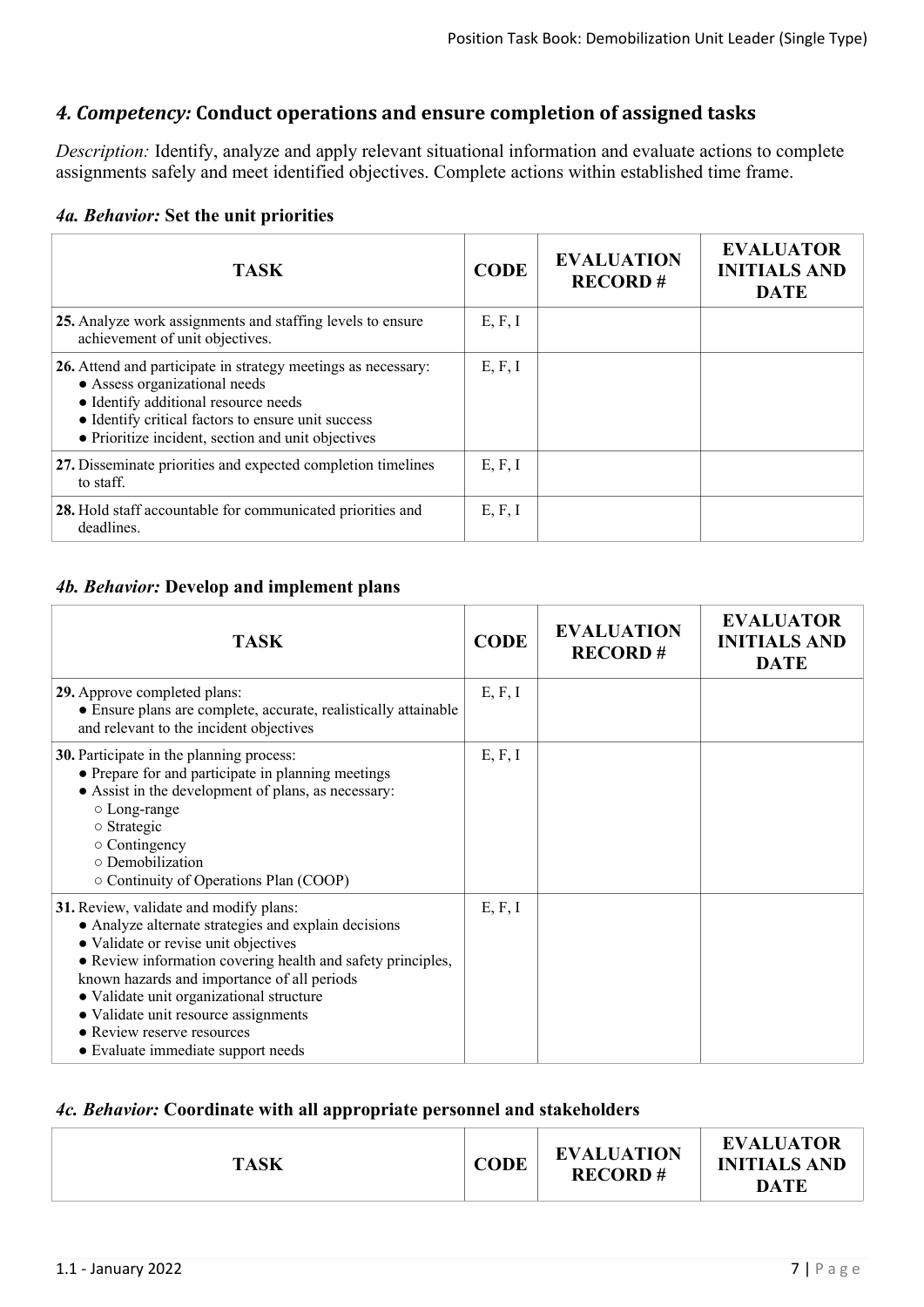| 32. Establish effective relationships and coordinate with<br>incident personnel:<br>• IMT personnel<br>• Other supporting personnel | E, F, I |  |
|-------------------------------------------------------------------------------------------------------------------------------------|---------|--|
| 33. Establish effective relationships with stakeholders and<br>partners in the impacted jurisdiction(s)                             | E, F, I |  |

# *4d. Behavior:* **Apply agency policy, contracts and agreements**

| <b>TASK</b>                                                                                                                                                                                                                                              | <b>CODE</b> | <b>EVALUATION</b><br><b>RECORD#</b> | <b>EVALUATOR</b><br><b>INITIALS AND</b><br><b>DATE</b> |
|----------------------------------------------------------------------------------------------------------------------------------------------------------------------------------------------------------------------------------------------------------|-------------|-------------------------------------|--------------------------------------------------------|
| 34. Complete all work according to organization/agency<br>direction, policy and incident objectives:<br>• Ensure that personnel complete all documentation<br>requirements according to organization/agency direction,<br>policy and incident objectives | E, F, I     |                                     |                                                        |
| 35. Demonstrate knowledge of and apply relevant legal,<br>regulatory and fiscal constraints.                                                                                                                                                             | E, F, I     |                                     |                                                        |

# *4e. Behavior:* **Ensure documentation is complete**

| <b>TASK</b>                                                                                                                                                                                                                                                                    | <b>CODE</b> | <b>EVALUATION</b><br><b>RECORD#</b> | <b>EVALUATOR</b><br><b>INITIALS AND</b><br><b>DATE</b> |
|--------------------------------------------------------------------------------------------------------------------------------------------------------------------------------------------------------------------------------------------------------------------------------|-------------|-------------------------------------|--------------------------------------------------------|
| 36. Maintain and collect personal records related to incident:<br>$\bullet$ Time sheets<br>• Rental records<br>• Accident forms<br>• Property records<br>• o Equipment time records<br>$\bullet$ • Receipts                                                                    | E, F, I     |                                     |                                                        |
| 37. Maintain and submit incident records for events,<br>personnel, equipment, supplies and other data for<br>incident management needs:<br>• Property loss/damage reports<br>• Agency-required incident reports<br>$\bullet$ Activity log<br>• Changes in strategy and tactics | E, F, I     |                                     |                                                        |
| 38. Review documents for accuracy, timeliness and<br>appropriate distribution                                                                                                                                                                                                  | E, F, I     |                                     |                                                        |

# *4f. Behavior:* **Gather information, coordinate section requirements and prepare the demobilization plan**

| <b>TASK</b>                                                                               | <b>CODE</b> | <b>EVALUATION</b><br><b>RECORD#</b> | <b>EVALUATOR</b><br><b>INITIALS AND</b><br>DATE |
|-------------------------------------------------------------------------------------------|-------------|-------------------------------------|-------------------------------------------------|
| 39. Complete demobilization plan within time frames<br>specified by the Planning Section. | E, F, I     |                                     |                                                 |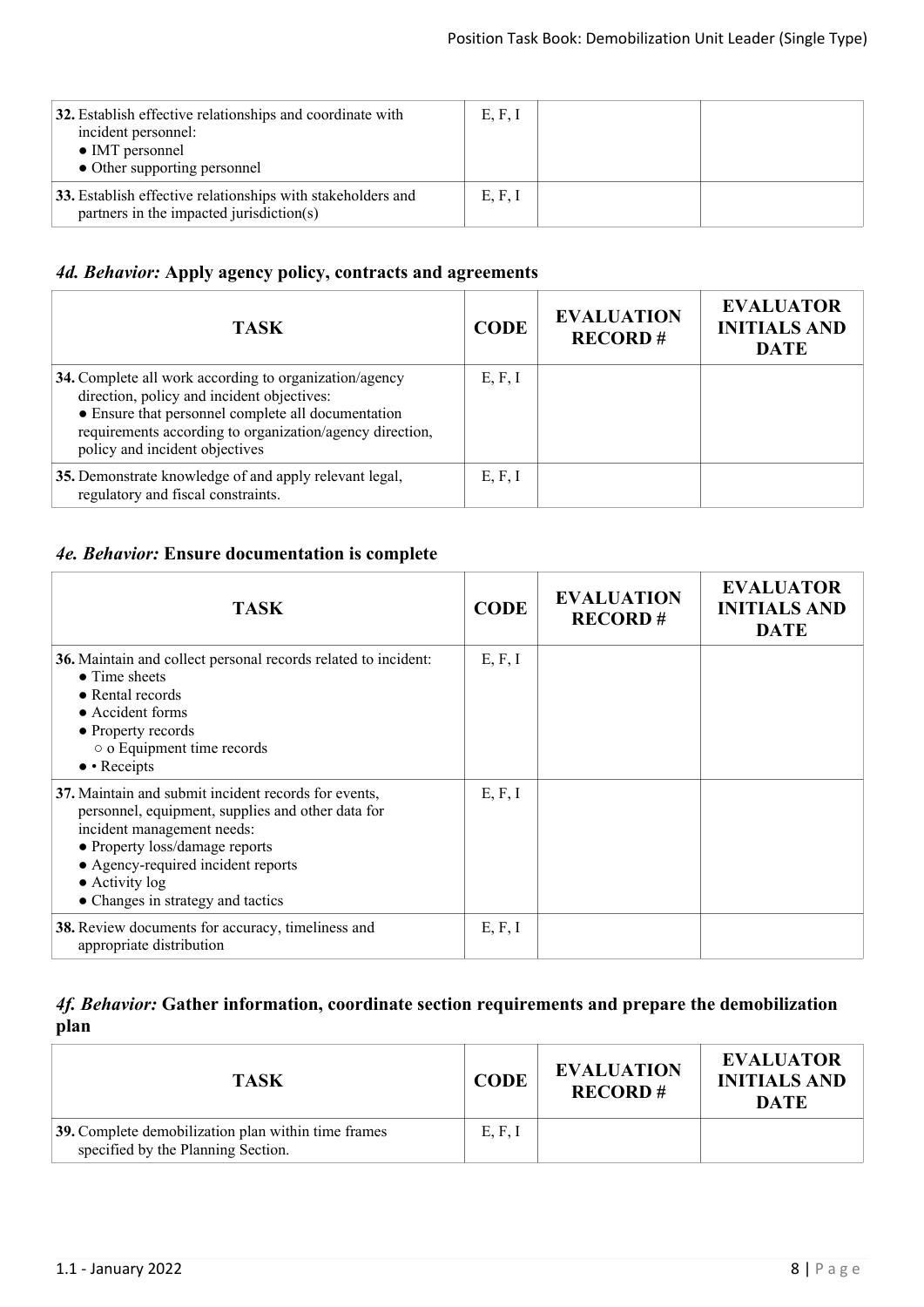| 40. Distribute demobilization plan:<br>• Distribute copies:<br>○ Command and General Staff<br>o Unit leaders<br>○ Agency representatives<br>○ Checkout processing locations<br>○ Agency dispatch<br>o Post plan in prominent location                                                                                                             |         |  |
|---------------------------------------------------------------------------------------------------------------------------------------------------------------------------------------------------------------------------------------------------------------------------------------------------------------------------------------------------|---------|--|
| 41. Gather resource information to produce demobilization<br>plan:<br>• Initial briefing<br>• Incident Action Plan (IAP)<br>• Check-in list<br>• Resource order forms<br>• Resource status card                                                                                                                                                   | E, F, I |  |
| 42. Obtain objectives, priorities, schedules and constraints<br>for the demobilization plan:<br>• Consult with:<br>o Planning Section<br>o Logistics Section<br>○ Ground Support Unit<br>o Medical Unit<br>o Finance/Administration Section<br>○ Time Unit<br>o Facilities Unit<br>o Agency representatives/liaison officers<br>o Dispatch center | E, F, I |  |
| 43. Obtain review and approval of demobilization plan:<br>• Provide copies to Planning Section and Logistics Section<br>• Provide final plan to incident command for approval and<br>signature                                                                                                                                                    | E, F, I |  |
| 44. Prepare demobilization plan release procedures section:<br>• Identify checkout points and procedures                                                                                                                                                                                                                                          | E, F, I |  |
| 45. Prepare demobilization plan travel information section:<br>• Directory:<br>o Phone numbers<br>o Radio frequencies<br>$\bullet$ Maps<br>• Recommended travel routes<br>• Travel restrictions                                                                                                                                                   | E, F, I |  |
| 46. Prepare the demobilization plan general information<br>section:<br>• Incident location<br>• Current incident status<br>• Incident potential<br>• Probable time restrictions<br>• Lead time necessary to process tentative releases                                                                                                            | E, F, I |  |
| 47. Prepare the demobilization plan release section:<br>• Incorporate release priorities                                                                                                                                                                                                                                                          | E, F, I |  |
| 48. Prepare the demobilization plan responsibility section:<br>• Identify specific responsibilities by section, unit and off-<br>incident locations<br>• Use appropriate agency guidelines and specific incident<br>type requirements                                                                                                             | E, F, I |  |

# *4g. Behavior:* **Monitor and document the demobilization process**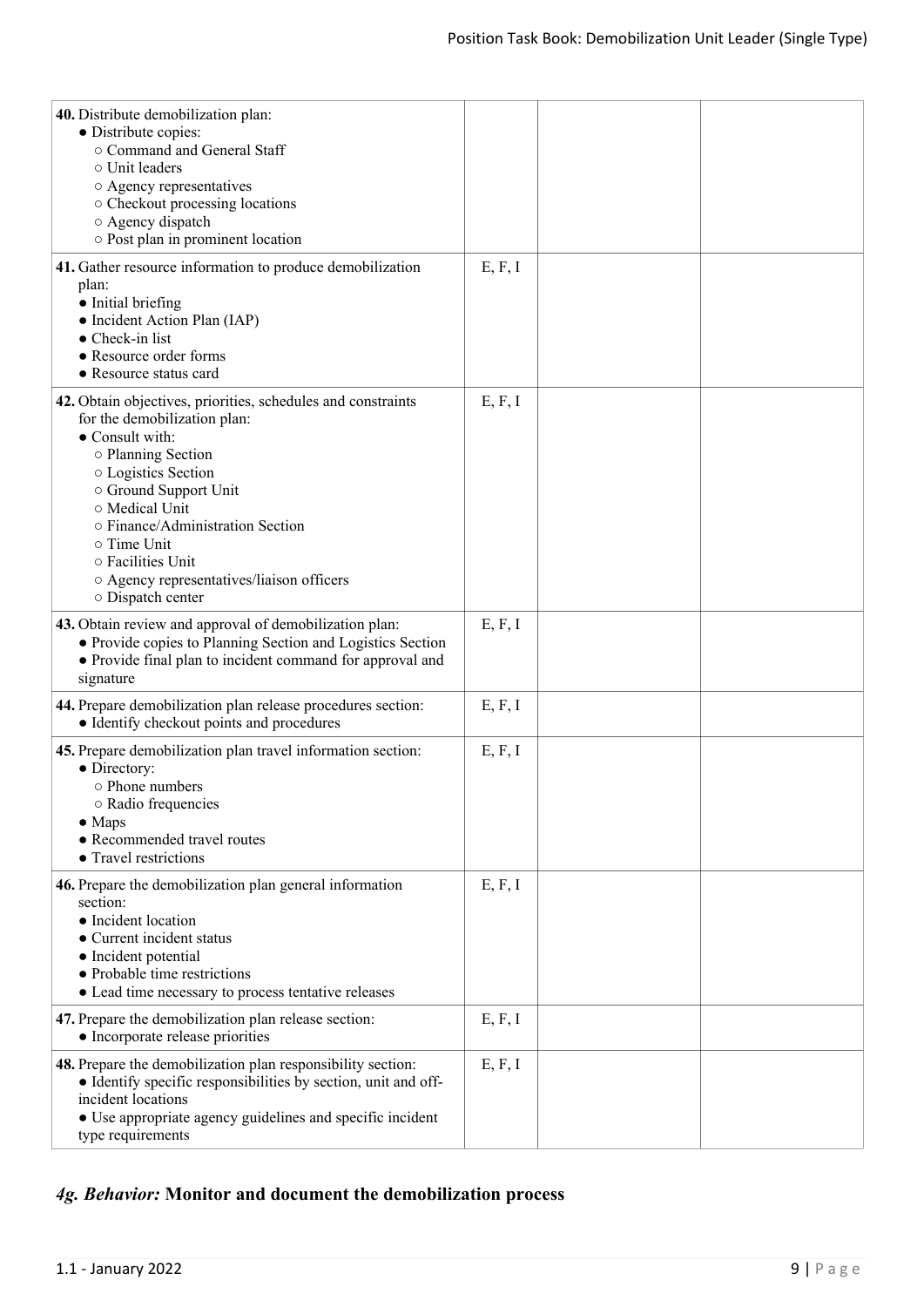| <b>TASK</b>                                                                                                                                                                                                                                                                                                                                                                          | <b>CODE</b> | <b>EVALUATION</b><br><b>RECORD#</b> | <b>EVALUATOR</b><br><b>INITIALS AND</b><br><b>DATE</b> |
|--------------------------------------------------------------------------------------------------------------------------------------------------------------------------------------------------------------------------------------------------------------------------------------------------------------------------------------------------------------------------------------|-------------|-------------------------------------|--------------------------------------------------------|
| 49. Advise Planning Section on demobilization progress<br>• Provide summary for each operational period<br>• Identify problems and concerns                                                                                                                                                                                                                                          | E, F, I     |                                     |                                                        |
| <b>50.</b> Monitor demobilization progress:<br>• Advise all sections and units of their responsibilities to<br>implement the demobilization plan<br>• Maintain contact and coordinate efforts with those<br>responsible for the demobilization process<br>• Ensure released resources meet standards established in<br>demobilization plan<br>○ Rest and feeding<br>○ Rehabilitation | E, F, I     |                                     |                                                        |
| 51. Prepare the Demobilization Checkout Form:<br>• Prepare paperwork for each resource prior to major<br>demobilization<br>• Include detailed information:<br>• Incident name and number<br>$\circ$ Checkout processing location(s)<br>o Resource name<br>○ Request number<br>○ Exceptions to normal checkout process<br>o Transportation information<br>o Destination               | E, F, I     |                                     |                                                        |
| 52. Process emergency release requests:<br>• Follow established demobilization processes<br>• Complete process in an expedited manner<br>• Coordinate with appropriate entities:<br>○ Resources<br>o Agency representatives                                                                                                                                                          | E, F, I     |                                     |                                                        |